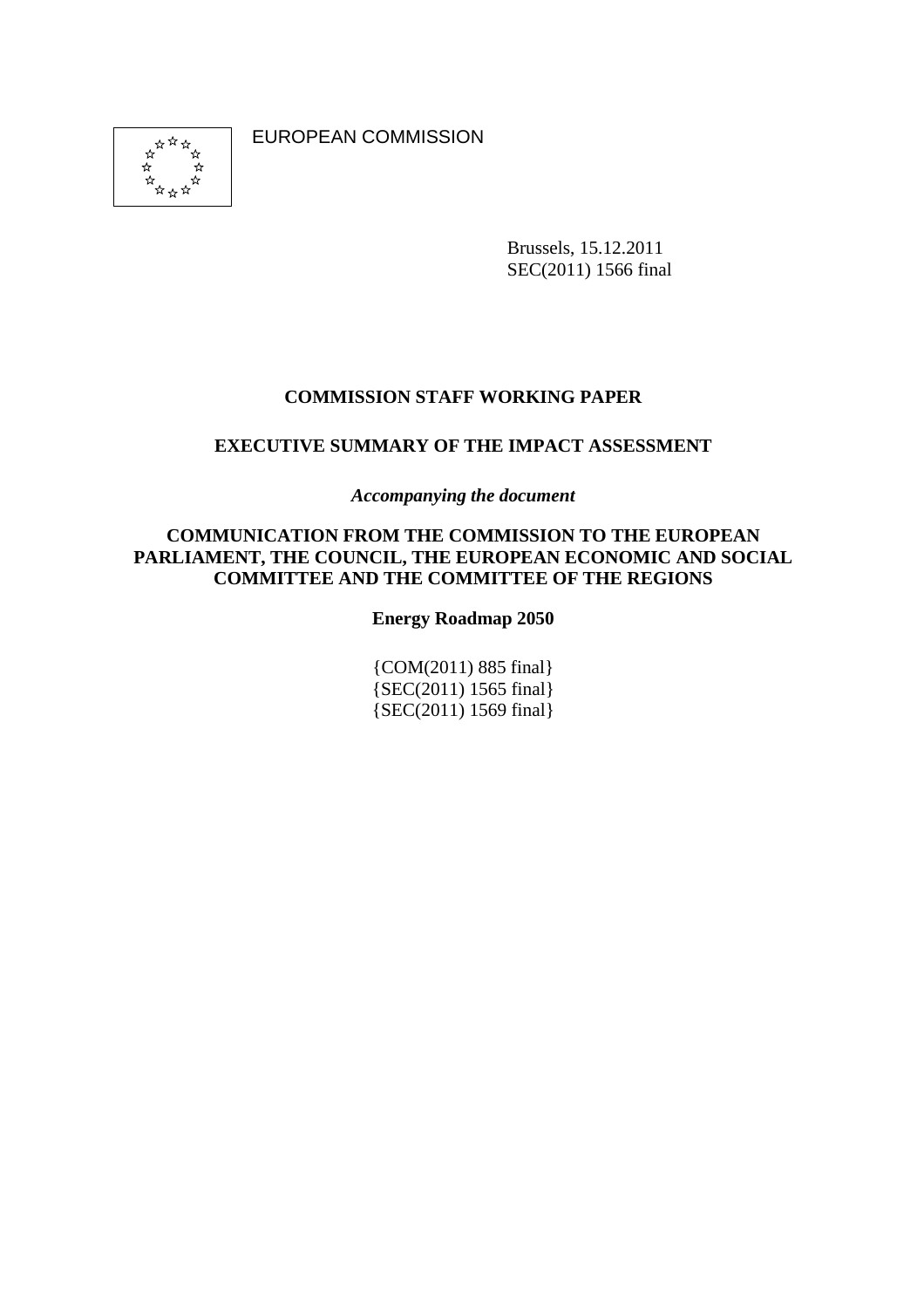# **1. PROBLEM DEFINITION**

The well-being of our people, industry and economy depends on safe, secure, sustainable and affordable energy. Energy is a daily need in a modern world and is mostly taken for granted in Europe. The energy system and its organisation evolved over centuries if not millenaries using different fuels and distribution systems. Our current energy system and ways of producing, transforming and consuming energy seem unsustainable for the future due to: high GHG emissions; security of supply risks and competitiveness risks related to high energy costs and underinvestment.

It will take decades to steer our energy systems onto a more secure and sustainable path. There is no silver single bullet how to change this. There is no energy source that is abundant and has no drawbacks in terms of its sustainability, security of supply and competitiveness (price). That is why the solution will require trade-offs and the market alone under current regulatory environment might not be delivering. Significant investments will however be needed in the near future to replace energy assets in order to guarantee a similar level of comfort to citizens at affordable prices; assure secure and competitive supplies of energy inputs to businesses and take respect of the environment.

Relying on more low-carbon, domestic (i.e. intra EU) or more diversified sources of energy, produced and consumed in an efficient way, can bring significant benefits not only for the environment, competitiveness and security of energy supply but also in terms of economic growth, employment, regional development and innovation. What are the barriers? Why the shift to a low-carbon, more competitive and more diversified sources using energy system is not, or too slowly happening?

There are several factors that hamper the shift:

1) Energy market prices do not fully reflect all costs to society in terms of pollution, GHG emissions, resources' depletion, waste, land use, air quality and geopolitical dependency.

## 2) Inertia of the physical system

The majority of investments in the energy system are long-term assets leading to significant lock-in effects and any change to the system materialises only gradually.

## 3) Public perception and mindset of the users

Perception of the risks related to the construction of new power plants and infrastructure by general public can be more negative than expert judgements. It can also take a long time and adequate incentives or regulation to persuade people to change the way they heat their houses; transport themselves, etc.

4) Uncertainty concerning technological, demand, prices and market design developments The energy system is characterised by a large proportion of long-term fixed costs that need to be recovered over several decades. Uncertainty can significantly increase investors' risks and costs and makes consumers and businesses reluctant to invest.

## 5) Imperfect markets

There is weak competition in some Member States where markets are still dominated by incumbents. Another factor is market myopia, i.e. the fact that long-term investments are not necessarily pursued by market actors who are generally drawn towards shorter-term gains. Developing markets for energy efficiency services and decentralised RES are faced with low number of actors and the lack of enabling regulatory framework.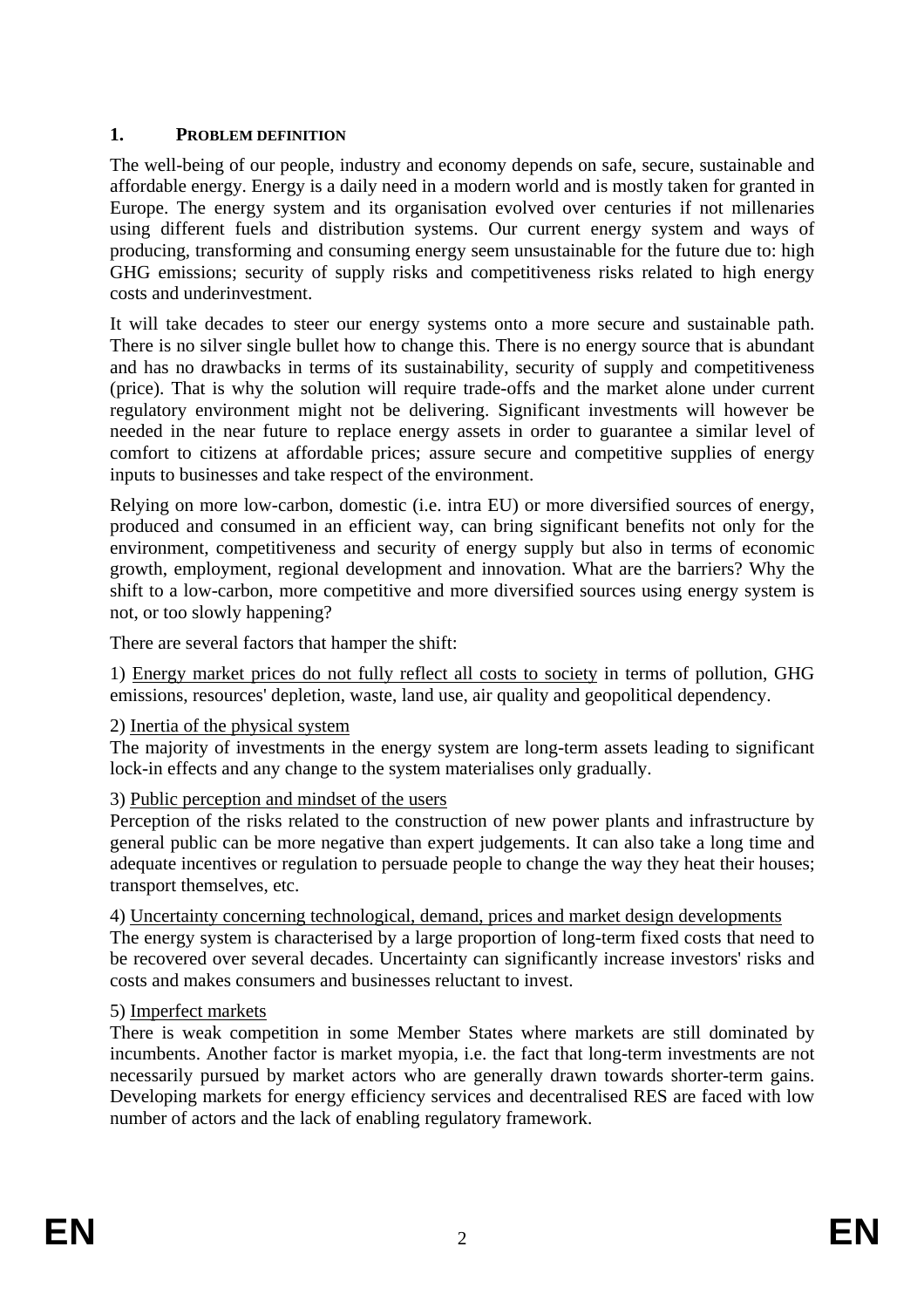#### **2. ANALYSIS OF SUBSIDIARITY AND EU VALUE ADDED**

The EU's competence in the area of energy is set out in the Treaty on the Functioning of the European Union, in Article 194<sup>1</sup>. EU competences related to combating climate change including GHG emission reductions in energy and other sectors are enshrined in Art. 191-193. From an economic perspective, many energy system developments can best be achieved on an EU-wide basis, encompassing both EU and Member State action while respecting their respective competences.

## **3. OBJECTIVES OF EU INITIATIVE**

The general objective is to shape a vision and strategy of how the EU energy system can be decarbonised by 2050 while taking into account the security of supply and competitiveness objectives.

To achieve the general objective more specific objectives are being proposed:

(i) Provide more certainty to investors as regards possible future policy orientations at the EU level by showing different decarbonisation pathways for 2050 as well as their main economic, social and environmental impacts;

(ii) Show trade-offs among policy objectives as well as among different decarbonisation pathways and identify common elements in all decarbonisation pathways;

(iii) Set milestones after 2020 to mobilise stakeholders and give more certainty for period after 2020.

The Roadmap 2050 should be based on the current objectives of the EU energy policy – sustainability, security of supply and competitiveness.

## **4. POLICY OPTIONS**

This impact assessment is not a classical one that lists policy options to meet certain policy objectives and then assesses impacts of these policy options to determine a preferable one. It rather examines a set of possible future developments to get more robust information on how the energy system could achieve 85% reduction of energy related CO2 emissions compared to 1990 (corresponding to 80% GHG emissions reductions by 2050) and improve security of supply and competitiveness, without selecting one of them.

Several useful scenarios could be proposed for a decarbonisation analysis of the energy system. The design of scenarios was extensively discussed with various stakeholders. Stakeholders and the European Commission identified four main decarbonisation routes for the energy sector – energy efficiency impacting mostly on the demand side and RES, nuclear and CCS predominantly on the supply side (lowering the carbon intensity of supply). The policy options (scenarios) proposed explore 5 different combinations of the four

1 1

Article 194:

<sup>1.</sup> In the context of the establishment and functioning of the internal market and with regard for the need to preserve and improve the environment, Union policy on energy shall aim, in a spirit of solidarity between Member States, to:

<sup>(</sup>a) ensure the functioning of the energy market;

<sup>(</sup>b) ensure security of energy supply in the Union;

<sup>(</sup>c) promote energy efficiency and energy saving and the development of new and renewable forms of energy;

<sup>(</sup>d) promote the interconnection of energy networks.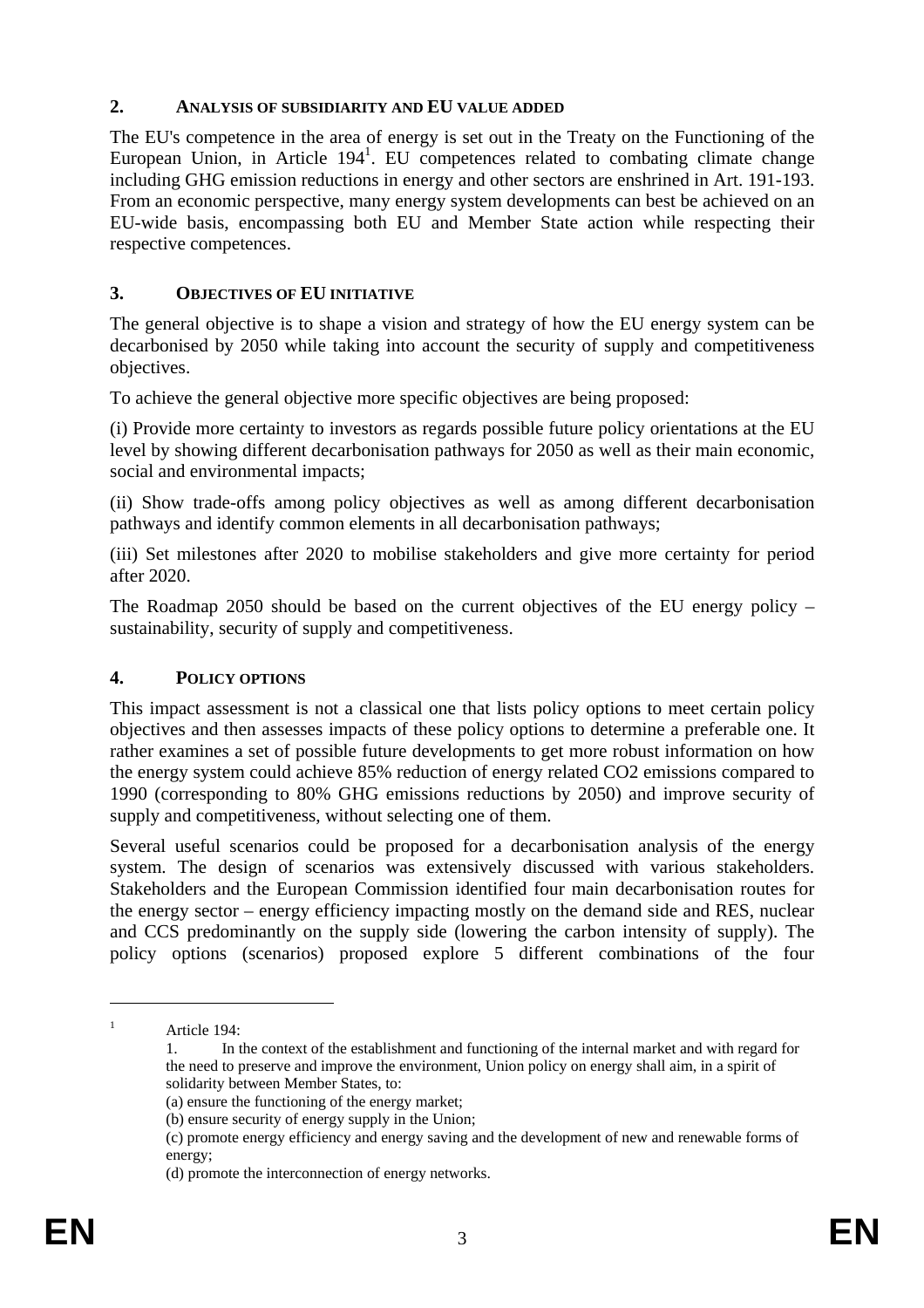decarbonisation options. Decarbonisation options are never explored in isolation as interaction of different elements will necessarily be included in any scenario that evaluates the entire energy system. All decarbonisation scenarios achieve 85% energy related CO2 emissions by 2050 and it will be carefully assessed whether each policy option also improve security of supply and competitiveness of the energy sector as well as lead to affordable energy costs.

|      | Policy options                                                         |
|------|------------------------------------------------------------------------|
|      | Business as usual (Common Reference scenario <sup>2</sup> )            |
| 1bis | Current Policy Initiatives – CPI scenario (updated Reference scenario) |
| 2    | High Energy efficiency scenario                                        |
|      | Diversified supply technologies <sup>3</sup> scenario                  |
|      | High RES scenario                                                      |
|      | Delayed CCS scenario                                                   |
|      | Low nuclear scenario                                                   |

#### **5. ASSESSMENT OF IMPACTS AND COMPARISON OF OPTIONS**

#### *Environmental impacts*

As regards environmental impacts, all policy options significantly reduce energy consumption with the largest reduction coming in the High Energy Efficiency scenario. The composition of energy mix would also differ significantly in a decarbonised system with strong increase in RES in all scenarios. Nuclear developments depend on policy assumptions taken and ranges from 2 to 18% share in primary energy consumption. The share of gas is the highest in Low nuclear scenario with significant CCS penetration. Oil and solids decline. Electricity share in final energy consumption doubles from current levels and electricity become the most important final energy source. All decarbonisation scenarios achieve 80% GHG reduction and 85% energy related CO2 reductions in 2050 compared to 1990 as well as equal cumulative emissions over the projection period. In 2030, energy-related CO2 emissions are between 38- 41% lower, and total GHG emissions reductions are lower by 40-41%.

#### *Economic impacts*

Various analyses of carbon and energy policies on GDP suggest that impact is rather limited. Depending on the decarbonisation scenario, there are no average annual additional energy system costs due to the pursuit of this major decarbonisation as a part of a global effort compared with the Reference and CPI scenarios, or they are small. As regards electricity prices, some policy options show a small decrease in electricity prices as compared to Reference and CPI scenarios (Energy Efficiency and Diversified supply technologies) while some others show increases (High RES and to a lower extent Low nuclear). ETS carbon prices are significantly higher than in the Reference and CPI scenarios, while fuel prices are lower. All policy options require more and more sophisticated energy infrastructures (electricity lines, smart grids and storage) with High RES scenario having the highest requirements.

#### *Social impacts*

Social dimension of decarbonisation roadmaps is crucial as transition to low carbon economy will require an in depth change in several sectors affecting companies, employment and

1

 $\overline{2}$ <sup>2</sup><br>Used also in the Low Carbon Economy Roadmap and Transport White Paper.

Scenario 3 reproduces "Effective and Widely Accepted Technologies" scenario used in Low Carbon Economy roadmap and Transport White Paper on the basis of scenario 1bis.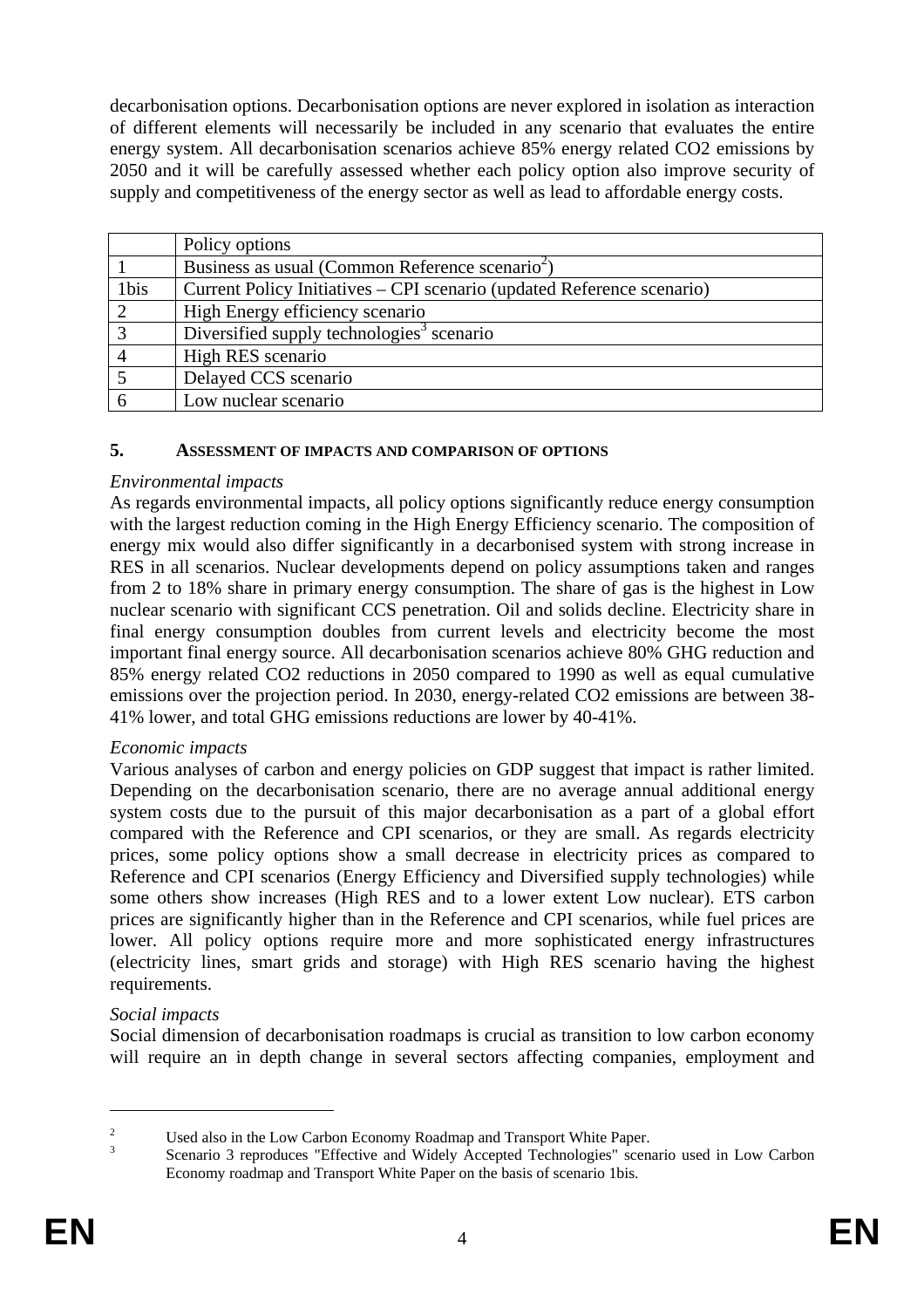working conditions. Education and training need to be addressed at an early stage in order to avoid unemployment in some sectors and labour shortages in others.

The impact of decarbonisation policies on employment are not substantial by 2020 as shown by several studies but investments in new technologies might trigger demand for higher skilled jobs. Security of energy supply measured as import dependency improves in all policy options by 2050, the biggest improvements being in the High RES scenario. As regards affordability of energy costs by households, all policy options show significant fuel savings but also higher capital and energy efficiency investment costs. Total energy expenditures by households are higher in all policy options, the highest increase being in options showing strong energy efficiency policies and RES penetration.

Options were compared based on their **effectiveness; efficiency and coherence.**

As regards effectiveness, the 3 objectives of energy policy – sustainability, security of supply and competitiveness - were taken. All policy options were designed to reach 85% reductions of energy related CO2 emissions in 2050, so all are effective. It should be noted that some options are highly dependent on success of new commercially yet not proven technologies. As regards security of supply, all policy options reduce import dependency. However, in more electrified world, stability of the grid might be of much higher concern. As regards, competitiveness, some policy options show a small decrease in electricity prices as compared to Reference and CPI scenarios while some others show increases. ETS prices are significantly higher than in the Reference and CPI scenarios, while fuel prices are lower. The model triggers adequate investment which are driven by specific policies or carbon prices and investment decisions are based on perfect foresight assumption.

In terms of efficiency, the analysis demonstrates that the costs of decarbonisation of the energy system are similar in all scenarios and that most decarbonisation scenarios even show cost savings compared to the Reference scenario. The least costly scenarios are Delayed CCS and Diversified Supply Technologies scenarios with significant penetration of nuclear.

All policy scenarios are coherent with other EU long term objectives (on climate, transport, etc). There is no clear winner among policy options scoring the best in all criteria and several trade-offs will need to be taken into account.

# **6. CONCLUSIONS**

Current trends projections show only half the GHG emission reduction needed; increased import dependency, in particular for gas; and rising electricity prices and energy costs**.** The model-based analysis has shown that decarbonisation of the energy sector is feasible; can be achieved through various combinations of energy efficiency, renewables, nuclear and CCS contributions; and that the costs are bearable.

## **Common elements to scenario analysis**

- There is a need for an integrated approach.
- Electricity makes major inroads in decarbonisation scenarios reaching 36-39% share in 2050.
- Significant energy efficiency improvements happen in all decarbonisation scenarios.
- The share of renewables rises substantially in all scenarios**,** achieving at least 55% in gross final energy consumption in 2050.
- The increased use of renewable energy as well as energy efficiency improvements require modern, reliable and smart infrastructure including electrical storage.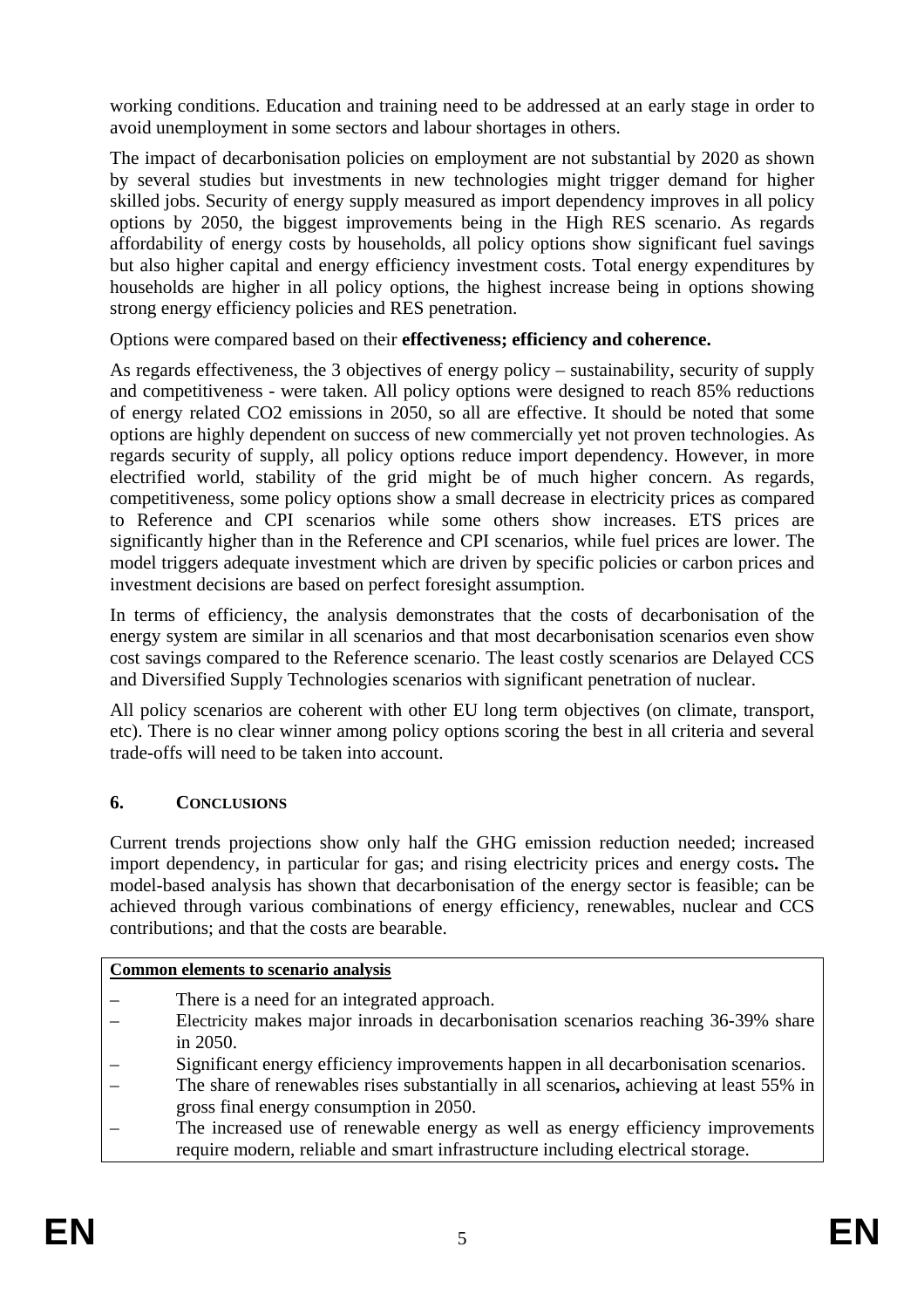- Nuclear has a significant role in decarbonisation with the highest penetration in case of CCS delay.
- CCS contributes significantly towards decarbonisation in most scenarios, with the highest penetration in case with nuclear constraints.
- All scenarios show a transition from high fuel/operational expenditures to high capital expenditure.
- Substantial changes in the period up to 2030 will be crucial for a cost-efficient long term transition to a decarbonised world, economic costs are manageable if action starts early so that the restructuring of the energy system goes in parallel with investment cycles.
- The costs of such deep decarbonisation are low in all scenarios given lower fuel procurement costs with cost savings shown mainly in scenarios relying on all four main decarbonisation options.
- Costs are unequally distributed across sectors, with households shouldering the greatest cost increase coming from higher costs for direct energy efficiency expenditures in appliances, vehicles and insulation.
- The external EU energy bill for importing oil, gas and coal will be substantially lower under decarbonisation due to substantial reduction in import quantities and prices.

Some policy relevant conclusions can be drawn based both on the results of the scenario analysis as well as on comparison of the idealised market and technological conditions needed for modelling purposes and what is found in the much more complex reality.

#### **Implications for future policy making**

- Successful decarbonisation while preserving competitiveness of the EU economy is possible. If there were no global climate action, carbon leakage might be an issue and appropriate instruments could be needed to preserve competitiveness of energy intensive industries.
- Predictability and stability of policy and regulatory framework creates a favourable environment for low carbon investments. While the framework until 2020 is mainly given, discussions about policies for 2020-2030 should start now. Milestones and targets can help avoiding stranded costs. Uncertainty can lead to a sub-optimal situation where only investment with low initial capital costs are being realised.
- Functioning of internal market is a must to encourage investment where it is most cost-effective.
- Energy efficiency tends to show better results in a model world than in reality. Energy efficiency improvements are often hampered by split incentives, cash problems of some group of customers; imperfect knowledge and foresight leading to lock-in in some outdated technologies, etc. That is why there is a strong need for targeted support policies, e.g. for more energy efficient consumer choices.
- Strong support should be given to R&D and demonstration in order to bring costs of low-carbon technologies down.
- Due attention should be given to public acceptance of all low carbon technologies and infrastructure as well willingness of consumers to undertake implied changes and bear higher costs.
- Flanking social policies might need to be considered early in the process given that households shoulder large parts of the costs. While these costs might be affordable by an average household, vulnerable consumers might need specific support to cope with increased expenditures.